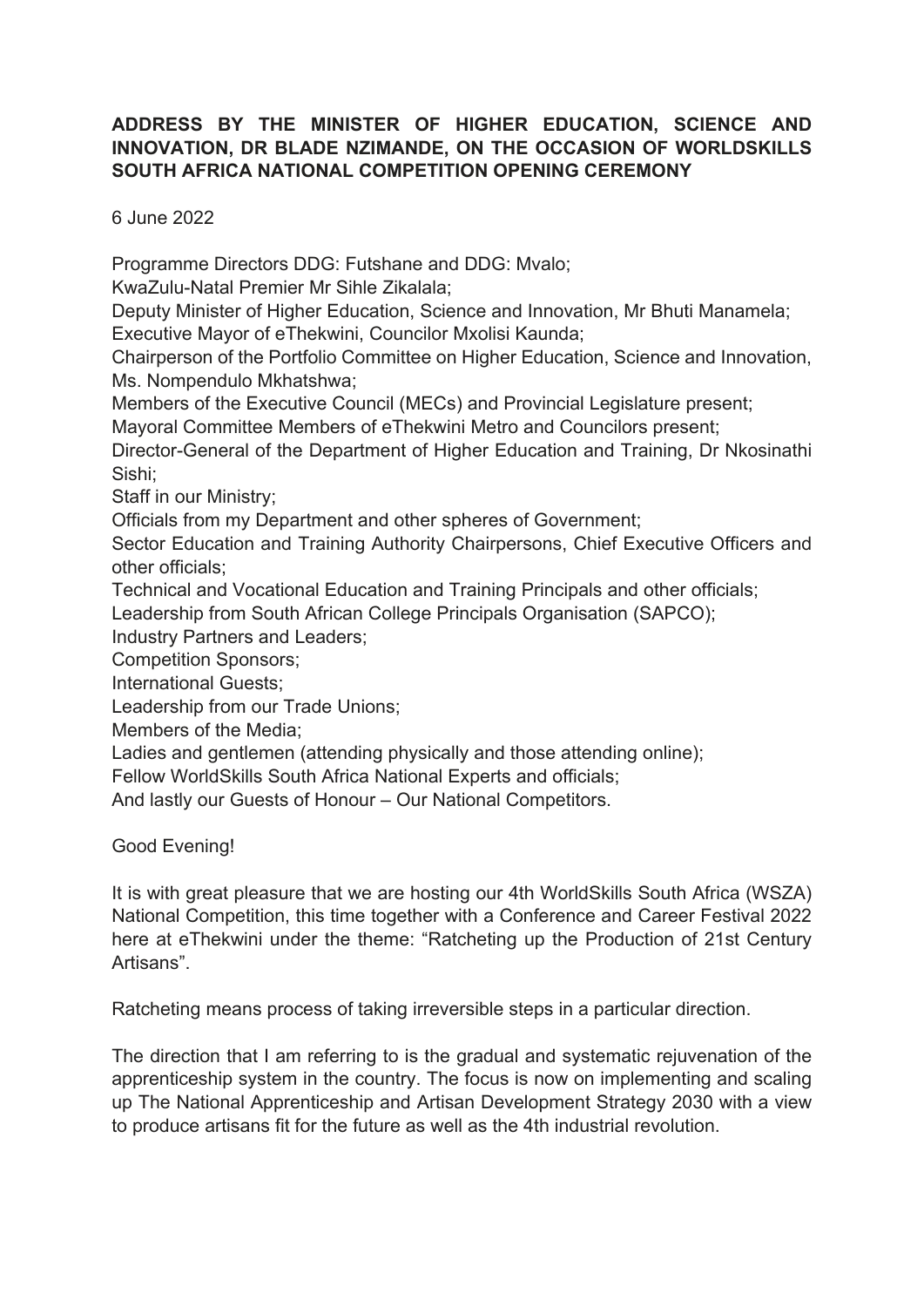I welcome all of you all this evening to this great occasion, which is our own Skills Olympics.

Ladies and gentlemen

We are always warmly hosted in eThekwini. We are acutely aware that we are holding this event after the unfortunate death and destruction caused by inclement weather and floods. We also wish to express our condolences and solidarity with families affected by this disaster.

We were told with these floods eThekwini Metro received around 30% of its annual rain fall within a period of twenty-four hours, or simply put, in one day, the city received rainfall equivalent to 110 days.

As government is ramping up its plans to respond to this unfortunate catastrophe, according to the Quarterly Labour Force Survey as released by the Statistician-General, for the first quarter of 2022, KwaZulu-Natal experienced a decline in employment by 53 000 comparing quarter to quarter with last year. This happens whilst in all provinces there was employment increase, albeit marginally.

Our hosting of our WorldSkills South Africa in this province and in particular in eThekwini, we hope will make its modest contribution towards the Gross Domestic Product (GDP) of eThekwini, especially in the hospitality industry.

What makes this competition even more befitting is that it is hosted in a month in which we celebrate the 46th anniversary of the 16 June 1976 student uprising in Soweto when young people protested against apartheid education, especially the racist and insensitive imposition of Afrikaans by the apartheid regime as a medium of instruction.

This year's celebration is held under theme: "Promoting sustainable livelihood and resilience of young people for a better tomorrow". The official Youth Day celebration will be commemorated in the Eastern Cape.

As South Africa we are, in many respects, fortunate to have a youthful nation. However, the recent unemployment statistics on young people is a cause for concern. The 2020 fourth quarter Labour Force Survey found that about 8,6 million young people aged between 15 and 34 years are not in education and not in employment (NEETs).

At the heart of the challenge for PSET is to cater for these youth in our college system, with vocational education and training as the most important point of access.

We are indeed determined to grow the Technical Vocational Education and Training (TVET) sector faster and to enable subsidy and infrastructure funding that can support its rapid student enrolment growth.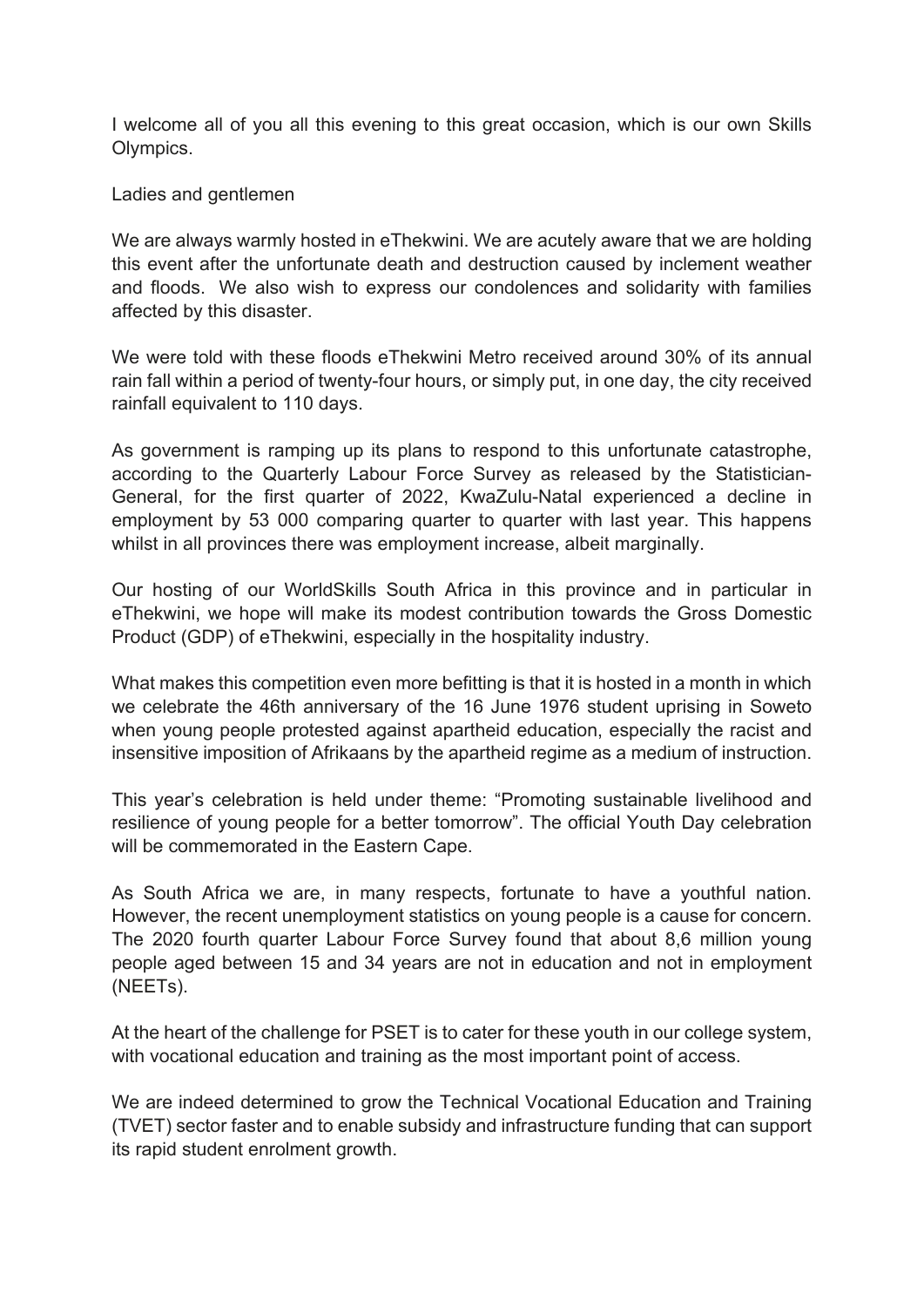We now have taken a decision to fund skills programmes offered by our former Adult Education Centres, now known as Community Education Training (CET) colleges, to the tune of R200 million. We are also reviewing our five-year enrolment plan for CET colleges and develop a sustainable funding model for this sector.

Furthermore, in helping drawing more young people into the economy, government has, under the Presidential Youth Employment Intervention, initiated various youth development and empowerment initiatives to support young people.

These range from formal education and training; learnerships and internships as well as support for youth entrepreneurship. Our initiatives provide the necessary support for young people to take on their challenges and succeed.

I therefore urge all the students to look out for these opportunities, especially the Workplace-Based Learning opportunities as presented through our Sector Education and Training Authorities (SETAs) in partnership with the private sector.

In order to afford the youth of our Continent a platform to engage in constructive dialogue on matters that affect them, government will host the maiden Nelson Mandela Youth Dialogue (NMYD) which will take place annually starting this year, 2022. The dialogue is a Presidential initiative and will take place from 7 to 20 July 2022.

It will be anchored around the name and legacy of our hero and international statesman, former President Nelson Rolihlahla Mandela and will facilitate conversations aimed at inculcating a culture of ethical leadership in Africa.

Ladies and gentlemen

Let me take this opportunity to congratulate Team South Africa for its outstanding performance at the WorldSkills Africa Competition which took place in Swakopmund, Namibia in April 2022.

Team South Africa participated in 10 skills out of 14 skills and achieved: five (5) Gold Medals, two (2) Silver Medals, one (1) Bronze and 1 Certificate of Attendance, with the single highest number of gold medals awarded to the team.

Our 4th WorldSkills South Africa National Competition takes place three (3) years after the 45th WorldSkills International Competition which took place in Russia, Kazan in September 2019. And we are just over three (3) months before the 46th WorldSkills International Competition scheduled for the 12 to 17 October 2022 in Shanghai, China.

As the Department of Higher Education and Training (DHET), we are hosting the biennial WorldSkills South Africa National Competition as an important mechanism of promoting artisan skills as a viable career choice as well as to open up potential partnerships with industry.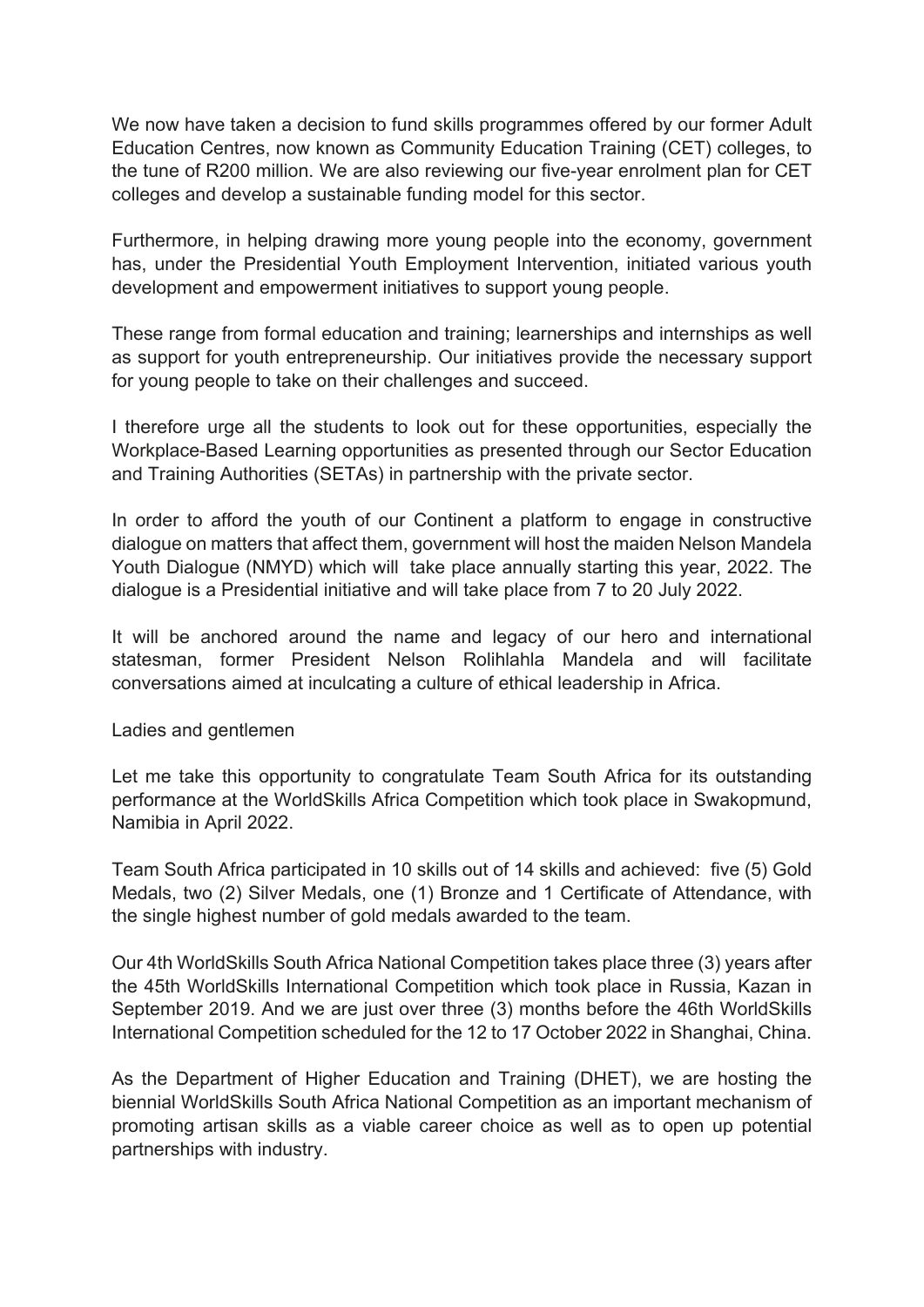This WorldSkills South Africa (WSZA) National Competition was preceded by Regional Competitions which provided critical platforms for us to select our competitors.

Through these regional competitions we were also able to assess the levels of our apprenticeships and artisan development in addition to advocating for the uptake of artisan careers as careers of first choice by our students.

This WorldSkills South Africa programme supports the 'Decade of the Artisan' programme which we launched in 2014 after a very successful Year of the Artisan in 2013.

We host WorldSkills Competitions in order to stimulate interest of learners, especially in our Technical and Vocational Education and Training (TVET) sector.

This will contribute towards alleviating skills shortages in South Africa, especially mid level skills, as captured in our Occupations in High Demand, Critical Skills List and the Skills Strategy in support of the Economic Reconstruction and Recovery Plan (ERRP).

Further to this, this WorldSkills Competition provides a platform from which industry partnerships can be established. Critical to this partnership, is the development of a co-leadership model in curriculum development, standard setting and trade test development.

Government has already spent vast amounts of money to support our youth through the TVET system, and therefore it is important that we assist them to transition to the workplace through appropriate placements.

To this extent, we have, amongst others, established partnerships with:

- Japan/Toyota on automotive industry training;
- Germans on the dual system;
- UK to address youth unemployment;
- Huawei on ICT skills academies in 22 TVET colleges;
- SAMDRA on repair and maintenance of mobile devices.

These agreements include the provision of training for both TVET college students as well as to give workplace exposure to TVET college lecturers so that they teach and train in what is currently needed by industry.

## Programme Directors

Let me elaborate further on a component of the co-leadership that we are advocating for in our skills revolution.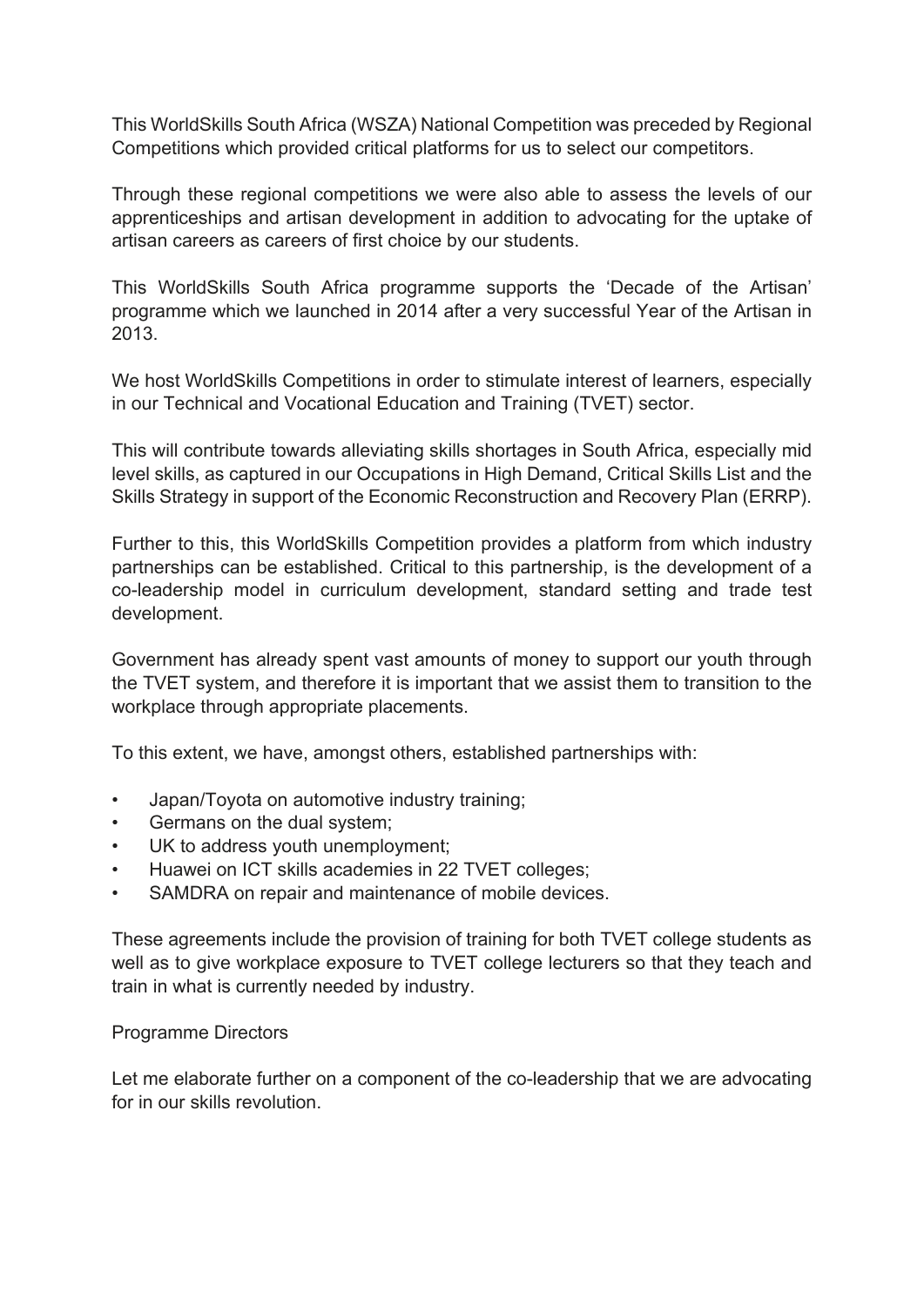One of the challenges facing our artisan training system and the apprenticeship system is the insufficient workplace-based learning spaces and opportunities for apprentices.

As we well know, the workplace availability is the backbone upon which our apprenticeship and artisanal training system is built.

It therefore follows that much advocacy work and engagements are required with industry in order to ensure that a conducive environment is established for the development of Public Private Partnerships (PPP) to implement apprenticeships and other required training programmes. We need to be even more innovative on how we use the skills competition to draw industry and employers to our skills development strategies.

It is against this background that I will be hosting a summit of NEDLAC social partners on strategic industry partnerships with the SETAs and Technical and Vocational Education and Training (TVET) colleges, this month of June on the 28th to 29th 2022, here at the Inkosi Albert Luthuli International Convention Centre.

I am also expecting the SETAs to really and truly up their game on supporting work placement of our college students and other trainees. In fact private training providers in the SETA system must be expected to also arrange work placement for trainees. Without such work placement we have no vocational or skills development system.

Employers are very critical in our artisan development and World Skills Competition as they should also be in a position to advise our colleges around issues of curriculum, in response to demand led skills development interventions. We need to come up with even more creative solution on how to incentivise and partner with employers and industry to support skills development.

As we plan massifying the enrolments and building of more infrastructure in our TVET sector, our colleges should therefore implement quality industry driven curriculum by engaging the employers with the purpose of strengthening and improving the curriculum, so that students could be directed on the right path.

We have now also incorporated into our plans that all college principals must have in their performance agreements with the department the issue of workplacement and partnership with industry. Any college principal who does not promote workplacement has no place in our TVET college system!

As we near the end of what has been a successful Decade of the Artisan Programme and the 10th Anniversary of the White Paper for Post School Education and Training (November 2013 to November 2023), we need to escalate artisan training and deepen partnership with employers and industry.

Ladies and Gentlemen,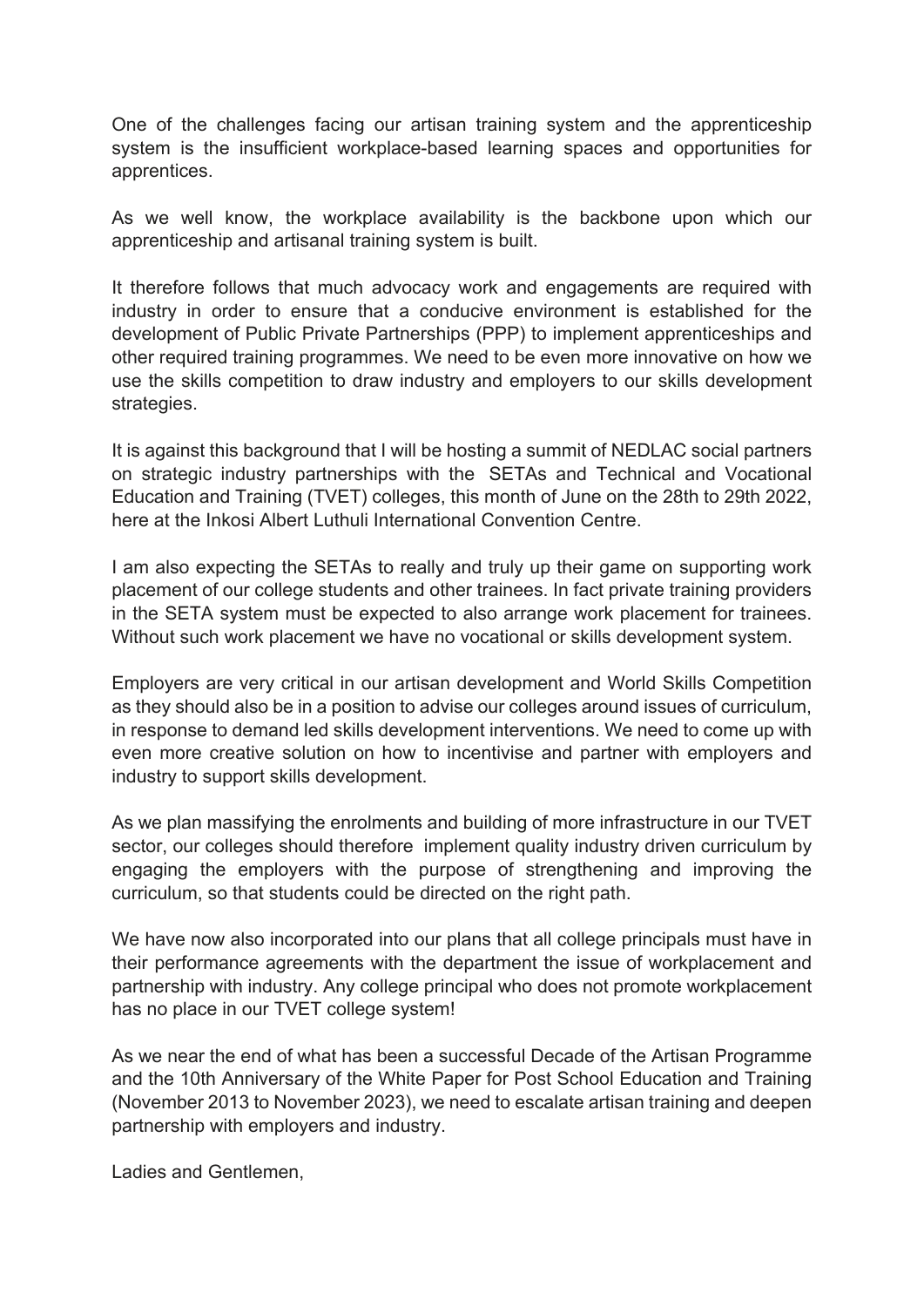Skills development transforms and changes the lives of young people around the globe, this is what the World Skills International seeks to achieve.

Skills build self-esteem and release potential. Skills create opportunities and connect communities. They are the foundation of economic progress and the building blocks of our world.

Through hosting this WorldSkills Competition we want to help our youth to change their lives, and the fortunes of their communities and indeed help develop our country!

Our skills competitions measure excellence, celebrate champions, and encourage hundreds of thousands of young people to turn their passions into a profession or occupation, and change the trajectory of their families and society at large for the better.

Fellow Competitors and Participants

The WorldSkills South Africa National Competition is now officially in session and it will offer you huge benefits and opportunities.

Always remember that this competition is more than winning and taking the prize home, but, is it is about the improvement of South Africa's vocational skills, coupled with finding new innovation methods as dictated by the 4th Industrial Revolution in order to grow our economy and create more jobs.

We joined this competition just under 10 years ago, because we wanted to judge our own skills and knowledge agains the best in the world. This will allow us to know exactly the nature and scale of the challenge we face and what needs to be done to produce truly excellent and competent artisans. Much as we aim to win, but we must also learn from our failures!

Through this competition and the WorldSkills International Competition, we want to create opportunities for learners to become the very best version of themselves possible.

These competitions offer life changing pathways and opportunities that involves important additional experience.

I want you to see this competition, as an opportunity to further develop your skills and build your networking and communication skills by learning from your industry peers and benchmarking your skills against those you are compete with, starting from the local to the international level.